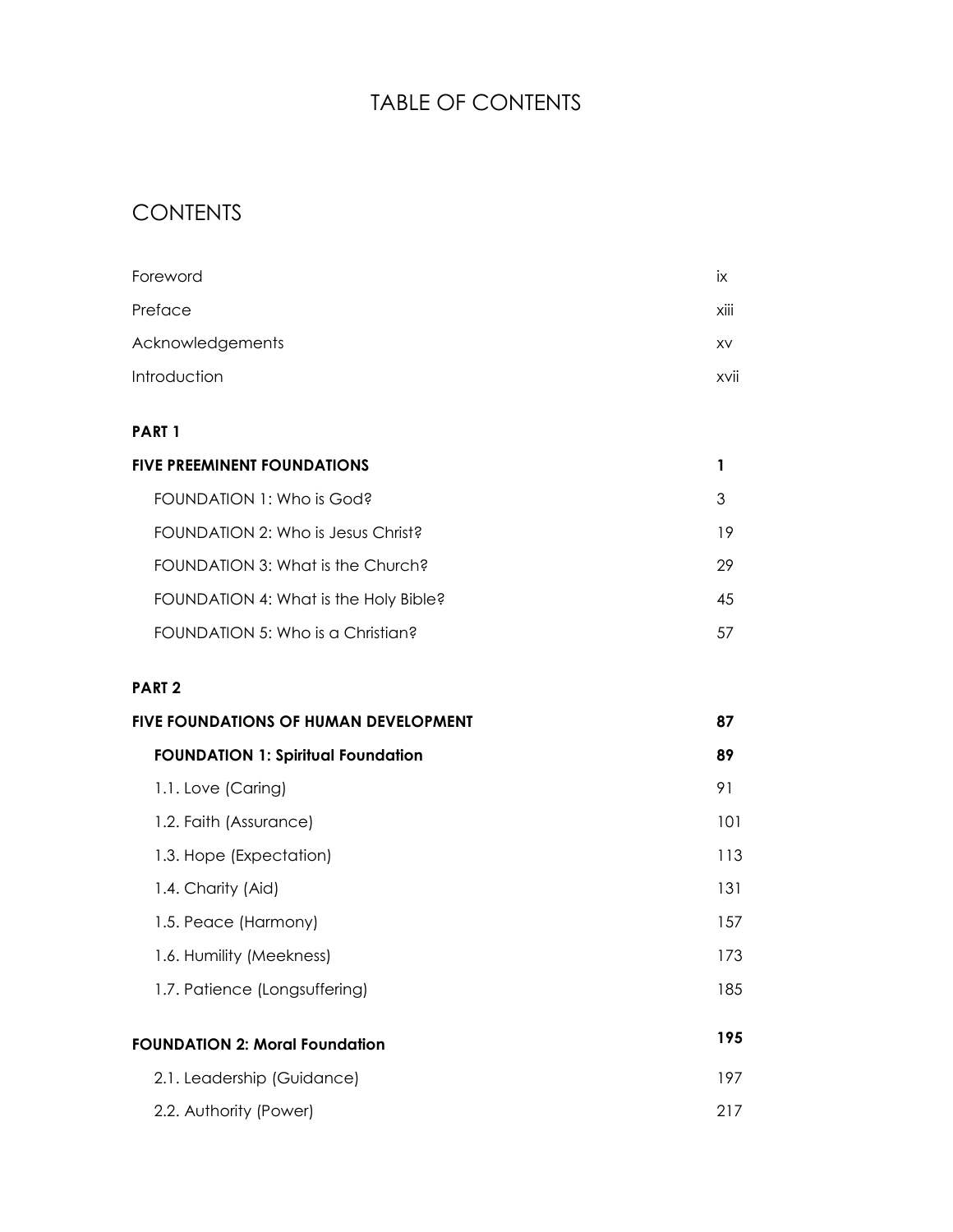| 2.3. Enlightenment (Revelation)              | 229 |
|----------------------------------------------|-----|
| 2.4. Responsibility (Duty)                   | 247 |
| <b>FOUNDATION 3: Social Foundation</b>       | 255 |
| 3.1. Relationship (Relations)                | 257 |
| 3.2. Race and Racial Perspectives (Oneness)  | 277 |
| 3.3. Behavior (Conduct)                      | 301 |
| 3.4. Self-esteem (Self-confidence)           | 315 |
| <b>FOUNDATION 4: Intellectual Foundation</b> | 335 |
| 4.1. Intelligence (Intellect)                | 337 |
| 4.2. Education (Learning)                    | 355 |
| 4.3. Knowledge (Understanding)               | 381 |
| 4.4. Capability (Ability)                    | 395 |
| <b>FOUNDATION 5: Physical Foundation</b>     | 411 |
| 5.1. Health, Faith and Suffering             | 413 |
| 5.2. Catastrophic Diseases                   | 435 |
| 5.3. Physical Health                         | 463 |
| Conclusion                                   | 475 |
| <b>APPENDIXES:</b>                           |     |
| Acronyms                                     | 481 |
| Illustrations: Figures 1-37                  | 483 |
| <b>Illustrations: Tables 1-8</b>             | 523 |
| Select Bibliography                          | 533 |
| <b>INDEX</b>                                 | 541 |
| Epilogue                                     | 551 |
| The Author's Journey of Discovery            | 553 |
| Biography of: Errol A. Gibbs                 | 555 |
| Biography of: Philip A. Grey                 | 557 |
|                                              |     |

*Genre: Personal & Practical Guide/ Self-Help (general)/ Religion (Spirituality)/ Inspirational/ Enlightenment/ Empowerment/ Philosophy (General)*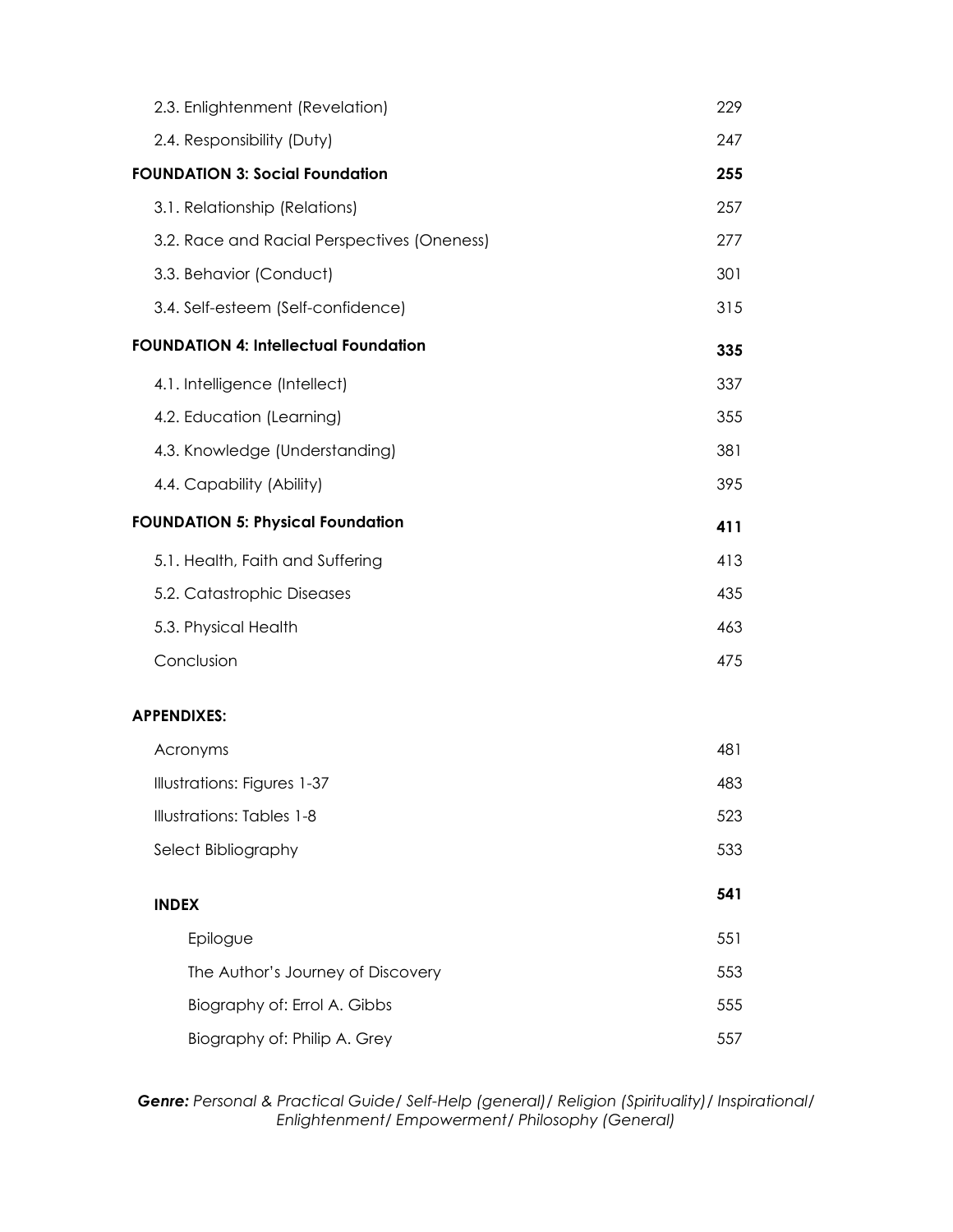# FOREWORD

Errol Gibbs and Philip Grey recognize and respect the contributions made by leaders, globally, in every field of human endeavor throughout history and up to the present. These fields include, but are not limited to, philosophy, politics, religion, economics, health, education, and science and technology. To some extent, the entire human race has benefited from great scientific, material, and intellectual progress, both in the Western hemisphere and in other parts of the world.

Gibbs and Grey have combined world travel experience in various countries in North and South America, Europe, Asia, the Caribbean, and West Africa. Their cumulative knowledge and experiences allow them to bring unique observable and philosophical perspectives to their discourse on human development.

The authors have conducted extensive research combined with empirical observations of some of the six thousand years of recorded human history in their search for God's knowledge, wisdom, and understanding, as well as for the application of these to the fulfillment of His purpose on earth. They have examined recorded examples of humanity's achievements and failures over the past centuries. Our history is full of practical demonstrations of the futility of self– reliance to the exclusion of God, and on the other hand, of the ability to triumph through our belief and trust in His Word.

Differences and division among individuals and nations seem inevitable; misery is persistent, and the human condition is always in need of improvement. A recurring message is that history repeats itself. Every nation, every society in history has known that its knowledge was incomplete, as we also know today. Despite the great advances we have made in science, medicine, and exploration, human knowledge is always in an embryonic stage. God knows all, and only through God's knowledge can we hope to achieve our full potential.

The authors put forward that there have been lasting effects of inhumane activities down through the ages to the present time. The evidence is not only in the genocide, wars, slavery, colonization, and apartheid of past decades but also in the continuation of these atrocities into the twenty–first century in various parts of the world. Human anxiety, stress, depression, loneliness, and other ills in the crucible of the twenty–first century, threaten the survival of the human species.

This book, a philosophical, religious, and practical discourse on human development, is the authors' contribution to the vast clearing–house of human knowledge. They center their discussions on their observations and interpretation of everyday experiences, which they base on an understanding of the Holy Scriptures as the primary source for the solution of difficult and unsolved human problems.

They propose that to understand the *Five Foundations of Human Development* (FFHD), the reader must first come to terms with the vital *Five Preeminent Foundations,* from which emerges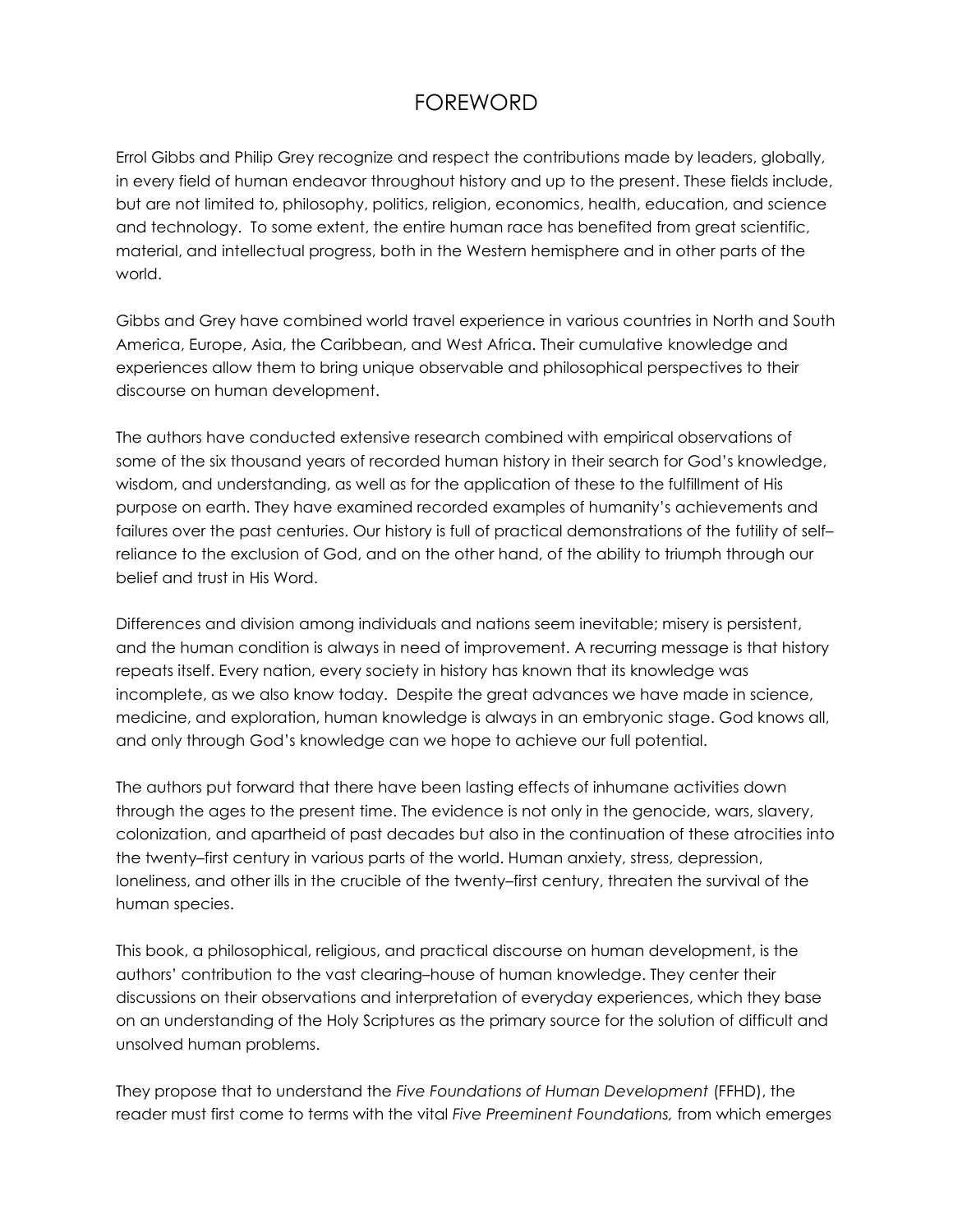all human existence. These foundations answer the following inquiries: "Who is God?*" "*Who is Jesus Christ?*" "*What is the church?*" "*What is the Holy Bible?*"* and most importantly*, "*Who is a Christian" (and "What is Christianity)?*"* 

Unlike academic texts on theology or any field of social science discourse, such as sociology or psychology, this text is not essentially a religious or academic study. It does not compare or analyze the religious traditions or customs of world religions. Instead, the authors bring to the discourse of human development a body of knowledge, which is simple to comprehend, yet unique, compelling, and useful for spiritual, social, moral, intellectual, and physical growth.

The basic premise of the text is that there is hope for a better world, but that this hope calls for a new understanding of the religious, intellectual, and philosophical perspectives discerned from the Holy Scriptures. They base their conviction on the fact that they believe that human problems lie within the human spirit; therefore, the solutions require humanity's access to God's Spiritual intelligence.

Gibbs and Grey recognize the paradox of our advances in scientific knowledge, and of our failure to apply that knowledge to the betterment of the human condition. The authors use graphics and statistical tables to illustrate some important trends in our modern societies. Their illustration of points by the use of particular Scripture verses, repeated throughout the text, also demonstrates intrinsic links among the five–part text, Five Foundations of Human Development and the companion text, Five Preeminent Foundations.

This book, therefore, offers individuals in positions of leadership and authority, both in the private and public sectors, unique philosophical, religious, and practical approaches from which to examine and solve the complex human problems of our modern world. This body of work presents strategies to break down barriers that separate individuals, families, groups, societies, and nations from God and each other, thus creating interdependent relationships. The text reminds the reader of the common moral code that links the human race in a common purpose for our spiritual existence; also the book reveals the light of God's love as displayed in His wisdom, knowledge, and understanding (Proverbs 1:7; 5:1–2).

Gibbs and Grey have presented an approach that is relevant to our modern era. They invite readers not only to read the book in its entirety from the perspective of hope for a better world but also to join with them in making new history. The authors recommend obedience through adherence to God's Word; only this will lead humanity to more fulfilled living. They appeal to leaders – educational, political, religious, and business – to seek the wisdom of God in using our vast global wealth, science, technology, and human capital to educe relevant and applicable strategies for the betterment of humanity.

It is their hope that readers will grasp their unique approach to human development and understand the great inherent capacity that exists for human beings everywhere to solve fundamental problems of life. Readers are encouraged to apply the perspectives therein, not as another prescription, but as an alternative directed by the wisdom of our Sovereign Lord.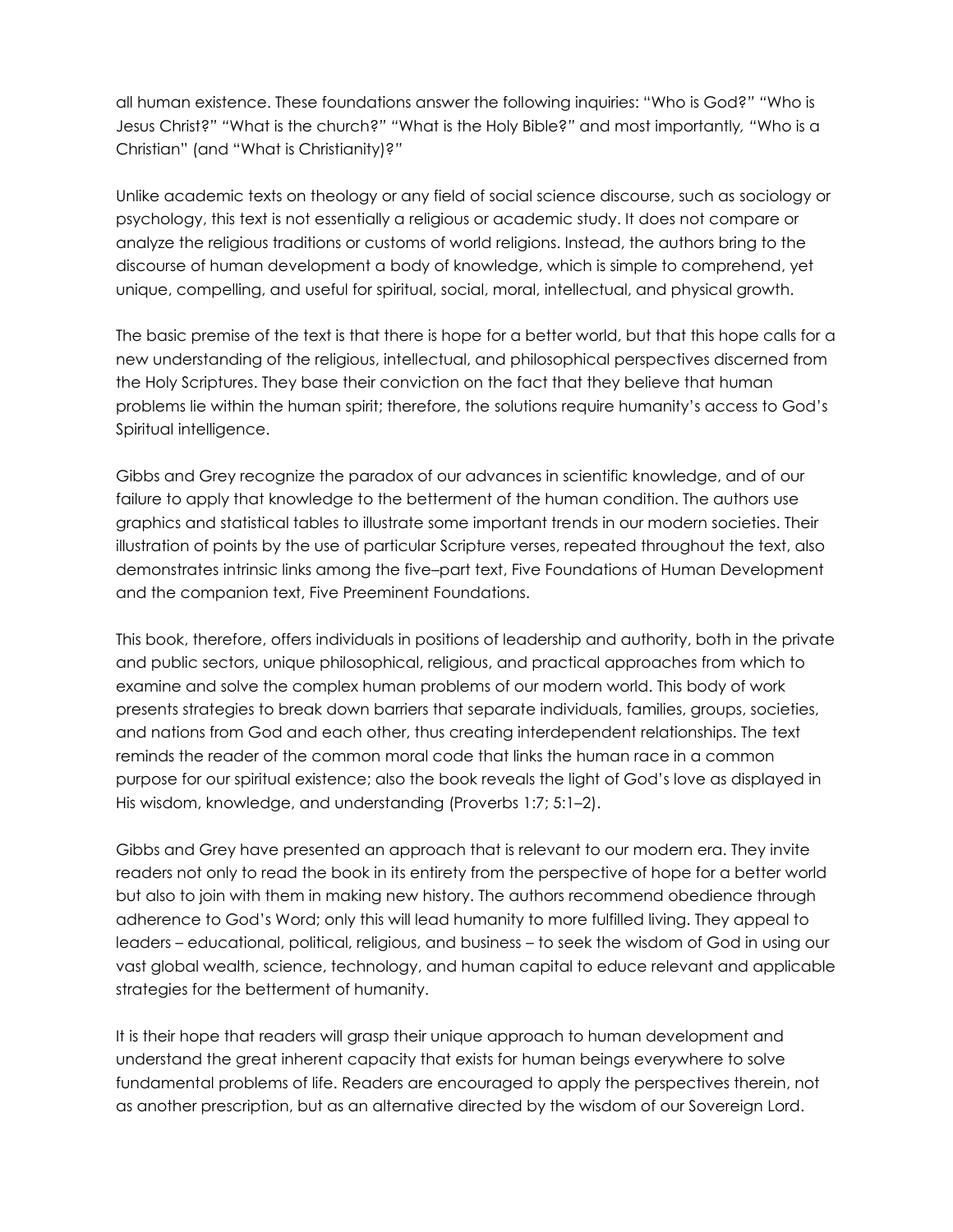—Canute B. Blake Th. B, Th. M, DD, R Ed. D. Senior Pastor: Malton Church of God, Malton, ON Former Canadian National Moderator (Superintendent)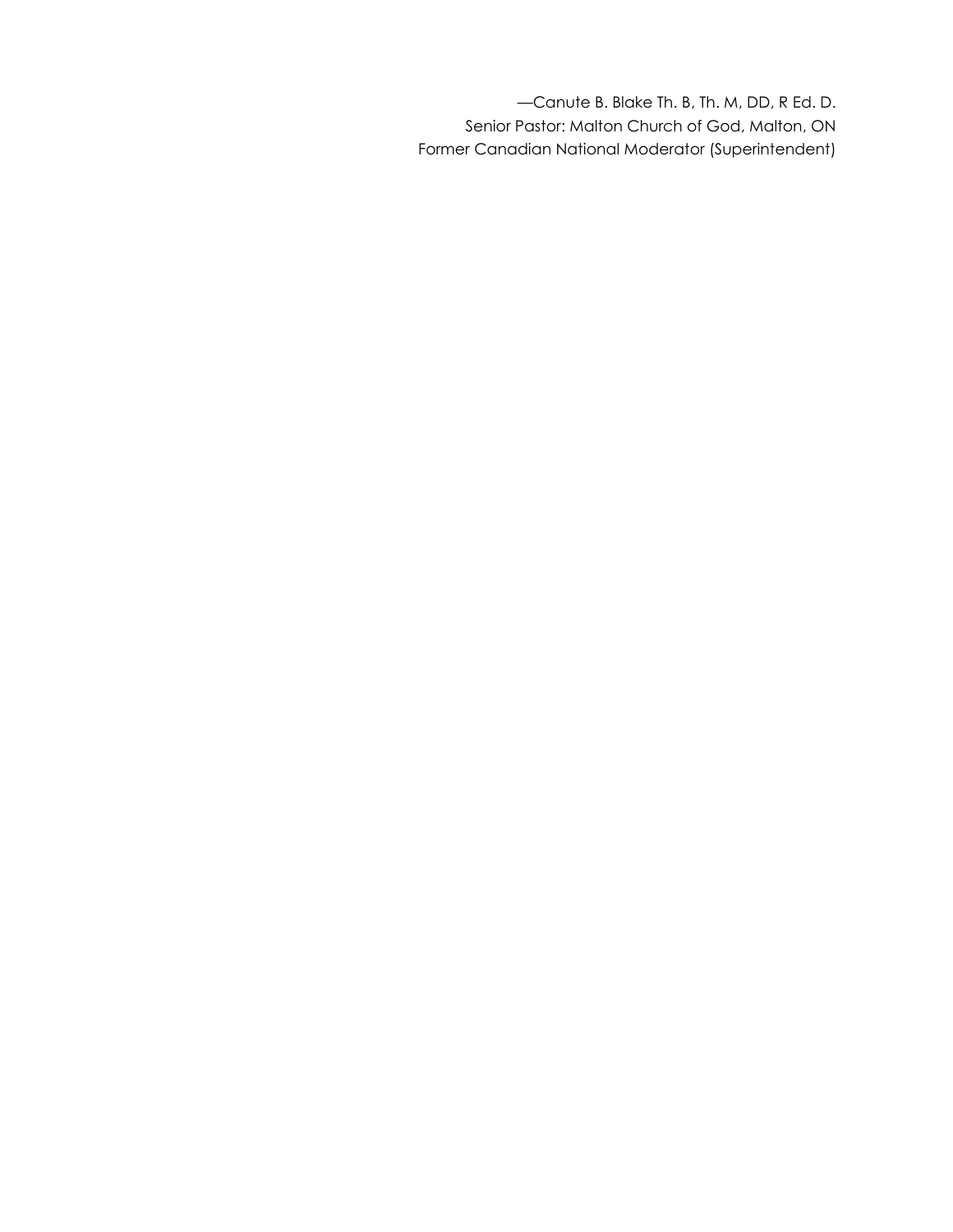#### PREFACE

Over the past century, the world has experienced exponential growth in world religions, human knowledge, and great financial and material wealth. Significant progress has been made in academia, in science and technology, in space exploration, in medical research, and in the treatment and eradication of some common diseases.

Global peace organizations, humanitarian organizations, and non–governmental organizations have also grown exponentially alongside the global religious organizations. The intellectual observer could conclude that our modern world should blossom into a new era of high civilization with peace, prosperity, and justice for all; with social and economic equity; and to a great extent wars and humanly inspired suffering relegated to history.

Instead, humanity has been ushered into a global village, observably unprepared to manage past challenges, present challenges, and impending challenges of the twenty−first century. Some of these challenges include political apathy, natural and man−made disasters, global warming, economic collapse, population explosion, civil unrest, genocide, terrorism, wars, war refugees, illegal immigrants, global hunger, unemployment, youth unrest, and medical care crises. Despite our advances in the physical realm, we are not making comparative progress in the spiritual realm.

The new dynamics of the modern world demand that we view these challenges from a new vantage point, not just through political and economic prisms, but through religious, moral, social, and cultural prisms, as well. Developed nations have great scientific and technological capacities, but being prepared for the challenges ahead requires a new paragon of world leadership and authority that takes into consideration non–technical attributes, as well. We present our discussion from a Western Christian viewpoint notwithstanding it is not exclusive to Christians. We recognize and respect the works of other researchers based upon their religious, social, cultural, academic training and qualifications and life experiences.

Aggregate world travel to thirty–two countries, eleven years of research and observation, and experiential knowledge substantiate our discourse. More importantly, our combined backgrounds in theology (the spiritual) and technology (the material) provide a platform for objective discussions of the human conditions. We present our discussion not as experts or as giving expert advice, but as a "body of knowledge," simple to comprehend, for the betterment of humankind and with hope and optimism for humanity in the twenty–first century and the new millennium.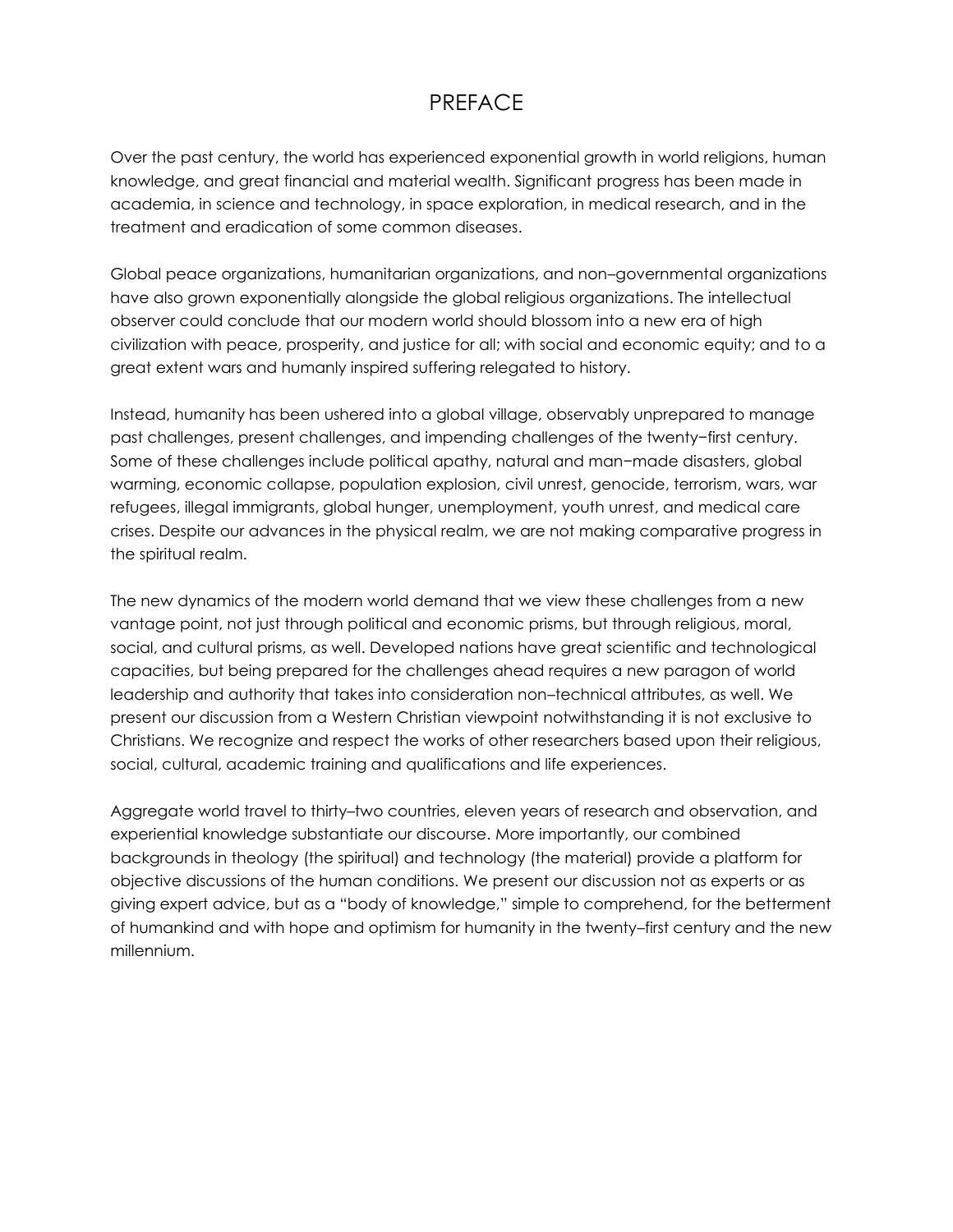#### INTRODUCTION

#### FIVE FOUNDATIONAL HIERARCHICAL LEADERSHIP PYRAMID



#### THE WORD OF LIFE

"That which was from the beginning, which we have heard, which we have seen with our eyes, which we have looked at and our hands have touched – this we proclaim concerning the Word of life. The life appeared; we have seen it and testify to it, and we proclaim to you the eternal life, which was with the Father and has appeared to us. We proclaim to you what we have seen and heard, so that you also may have fellowship with us. And our fellowship is with the Father and with his Son, Jesus Christ. We write this to make our joy complete."

1 John 1:1–4 (NIV)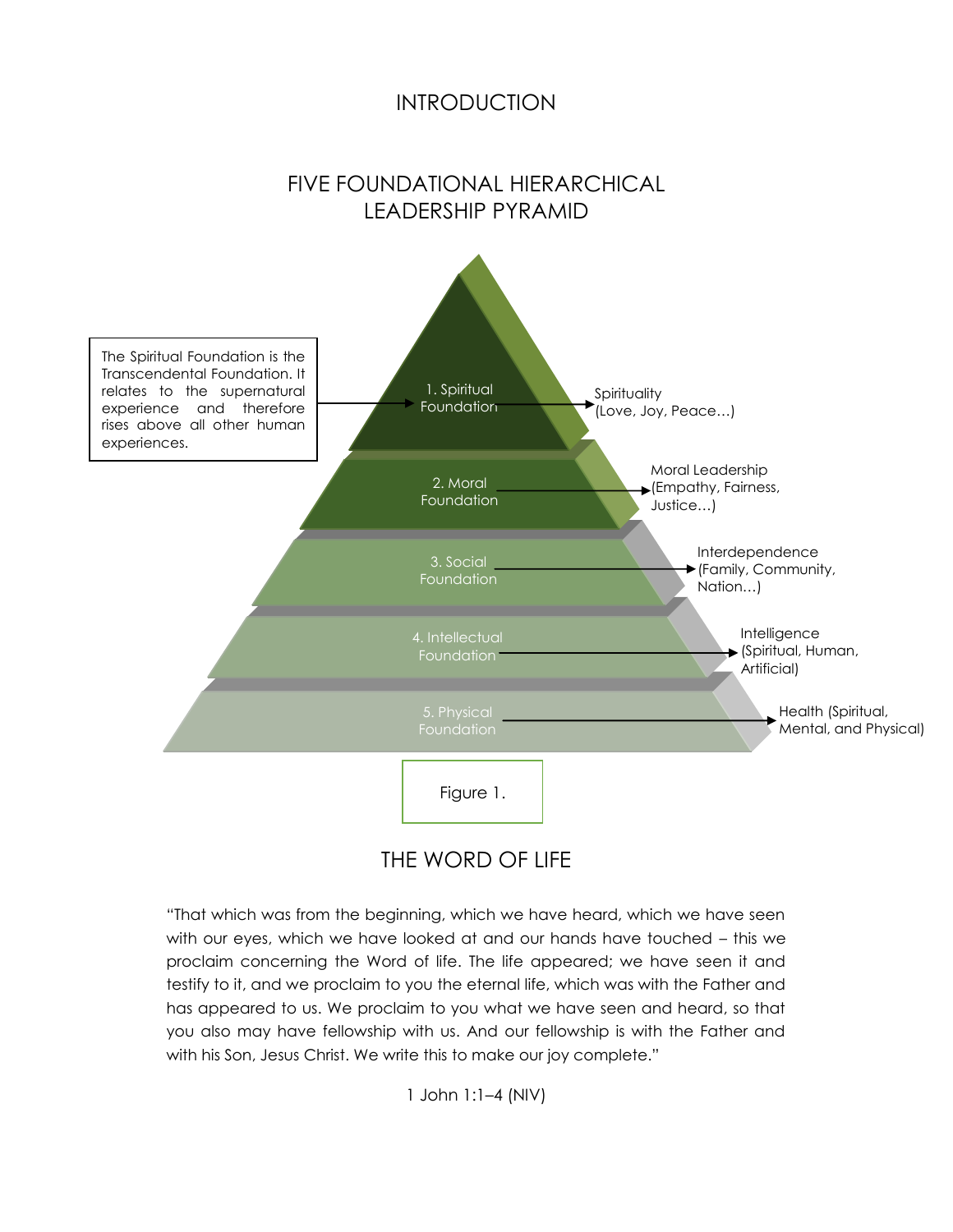*Five Foundations of Human Development (FFHD)* (Spiritual, Moral, Social, Intellectual, and Physical), and the companion text, Five Preeminent Foundations, offers hope for the survival of humanity in the twenty–first century and the new millennium. We tender the indisputable observation that our materially driven life is a threat to the spiritual purpose of our existence and thus leads humankind away from the worship of God, service to humanity, loyalty to family, obedience to authority, and management of God's creation.

We believe that God's creation of human beings was the first step in His plan to reveal to us the glories of His creation. Likewise, He did not leave us to our own devices to figure out our destiny. It is from this viewpoint that we begin our brief inquiry about God, His Son Jesus Christ, the head of the church, and about Christianity, as one of the major world religions.

We acknowledge the existence of many varied world religions, including Islam, Hinduism, Buddhism, Sikhism, Judaism, Baha'i, Jainism, and Shinto (to name a few) as ways of life and practice to their adherents. We note the influence and ancient knowledge that all religions bring to the table of civilization. We are particularly mindful of Judaism, one of the oldest religious traditions. The tenets and history of Judaism are the major part of the foundation of other Abrahamic religions, including Christianity and Islam.

The West has historically accepted Christianity as its dominant religion, and God of the Holy Bible as the Creator of the universe. The West has also historically accepted His Son Jesus Christ as Lord and Savior of the world and Christianity and the Holy Bible as the moral guides for humanity. Judaism has been a great influence in shaping the West and the world. It is the religion of the Jewish people and one of the earliest monotheistic faiths in recorded history. Judaism and Islam are also religions practiced in the West, although adherents of these religions may not have the same view or understanding of Jesus Christ as do Christians.

God established foundational principles for us to follow for us to grow in faith, and to develop virtuous insights regarding the purpose of our existence and His creation. Jesus Christ relates God's message to us through the writings of the New Testament. The evidence of the supreme authority of a universal God and His manifest power and works lies in the absolute nature of His Word. It is from this standpoint that we provide religious perspectives, which enable us to understand the compelling arguments demonstrating the inherent power of God's Word. His knowledge, wisdom, and understanding enable human beings to solve problems using principles that require nothing but fundamental understanding and the open–mindedness that comes from faith in God.

Jesus Christ gave to His disciples the Great Commission (Matthew 28:18–20). The Western world has historically responded to the Great Commission by making disciples who observe and follow His teachings. Christian missionaries go throughout the world to preach the good news (gospel) of Jesus Christ as Lord and Savior of humanity. This has been the mission of the Christian church, at the direction of Jesus Christ its founder, and a long–held tradition of the West.

Over the centuries and throughout the world, the Christian church has experienced significant growth, and in Western nations, the freedom to worship has been observed like in no other society in recorded history. Notwithstanding the freedom to practice our different faiths, we need to comprehend the intrinsic links between advancements in material knowledge and the spiritual decline of nations (Ecclesiastes 1:18).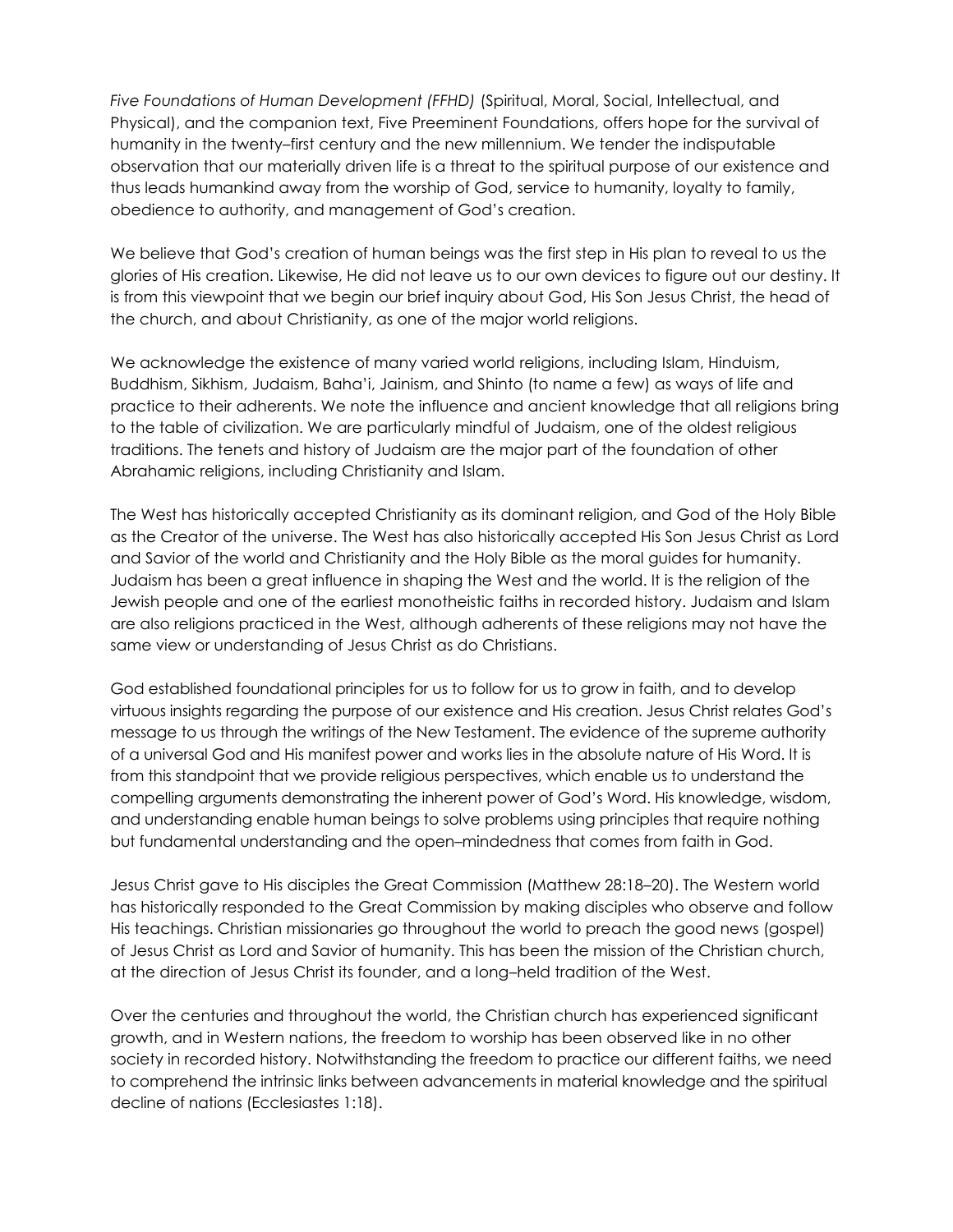The Industrial Revolution of the 1800s –1900s increased our capacity to create great wealth and great quantities of things, but at the same time, humanity and spirituality ebbed. The fall of the great empires of the ancient world is a testament to this correlation and is an illustration of the futility of a society that abandons God's plan for human survival.

The problems encountered in daily living originate from within the human heart. These problems manifest in outward actions such as genocide, war, racial, cultural, and religious intolerance, and in general acts of inhumanity to each other. These actions threaten to unravel the religious, social, and economic fabric of nations. More importantly, they threaten the existence and survival of humanity. They frustrate individuals, nations, and the international community and result in significant financial burdens on the world economy. Furthermore, they constitute a drain on human and material resources; the world's productive capacity; and they violate the rights of people live in peace and harmony.

Emphasis on wealth accumulation and human authority, as opposed to the authority of God and service to humanity, contributes to the decline of nations. There is, without question, a need for and a purpose to individual and national wealth as well as for human authority, but these are always secondary to the directions and structures given to us by God. Modern civilization has taken a materialistic path, relying on wealth, power, and human authority as the first imperatives of human existence. This path has caused some individuals and nations to view their existence in terms of material wealth and power; these have become the dominant measures of enlightenment and progress.

God's divine knowledge, wisdom, and understanding are available to guide us to a purposeful existence, but the pursuit of materialism has become a major distraction from the higher purpose for which God made us. Our great material wealth has failed to satisfy an inner emptiness, an inner struggle, and an inner hunger for a life of peaceful co–existence among individuals and nations. Further observation indicates a need to embrace principles of pure religion to comprehend the spiritual power, which is inherent in God's uncompromising love for all humanity.

The accumulation of human knowledge over centuries has culminated in advancement and understanding of Western civilization, insofar as our understanding of the world around us grows exponentially, but this understanding brings with it an unjustified confidence in the sufficiency of our human knowledge. This new knowledge threatens the legacy of great human progress and the collective rights of all of humanity to exist in harmony with God's law and to reap the benefits of His provisions. Historical observation shows that when we lose sight of the fact that without voluntary control of excessive wealth and power and the practice of universal social and economic equity, neither individuals nor nations can progress.

We need to examine our failings and realize the great potential for pure religion to heal the incalculable wounds that have resulted from the brutality which neighbor has inflicted upon neighbor, contrary to the preservation of God's creation. Religion calls our attention to the interrelation of all human endeavors that underpin our survival. Whether the domain is religion, family, business, education, politics, commerce, athletics, or science, human development necessitates the incorporation of religious, social, and intellectual values into all our endeavors.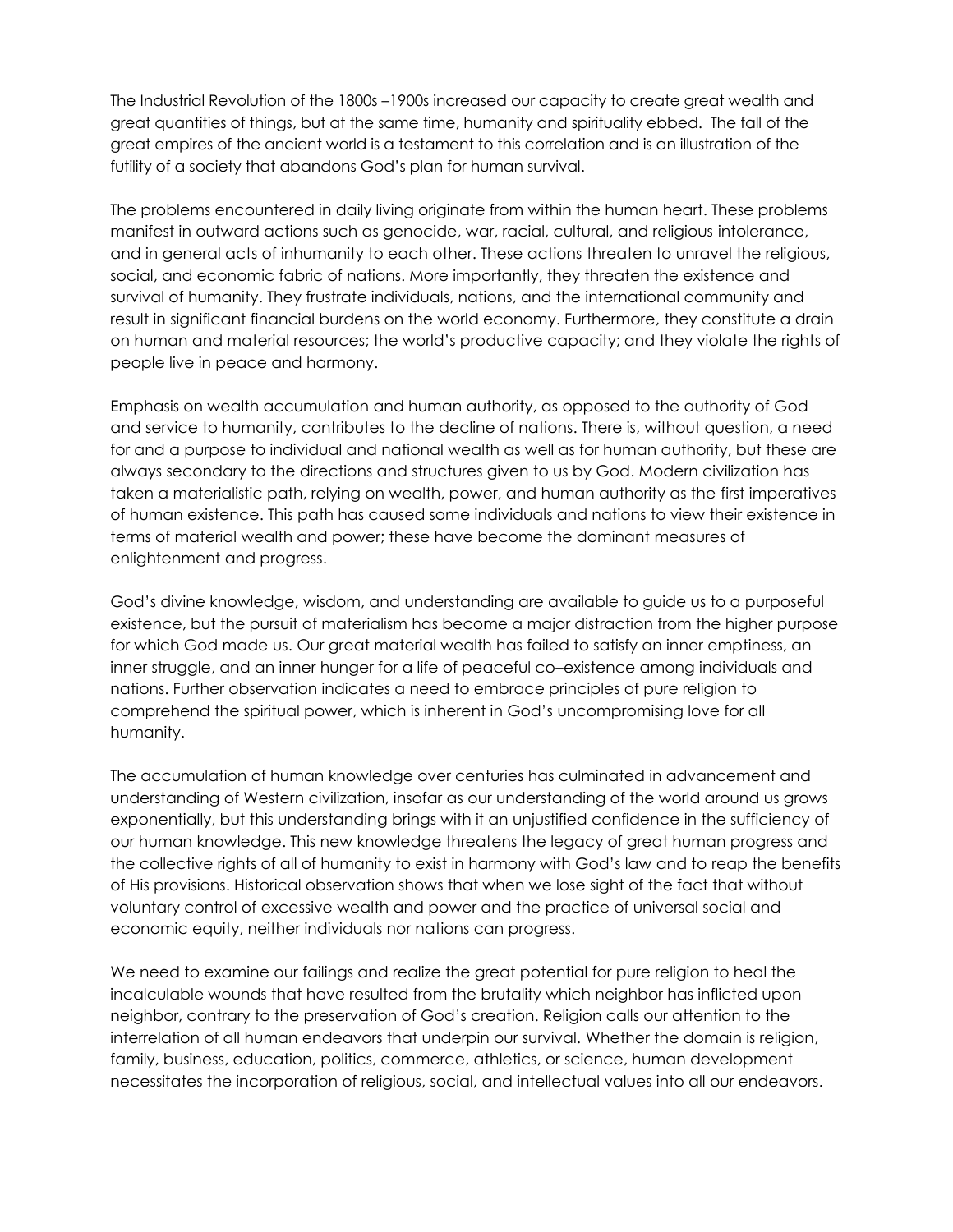In the absence of these values, the hardships we plainly see will continue to be dismissed as the plights of others; yet, we can alleviate human suffering by a universal perspective of the human condition. Five Foundations of Human Development (FFHD) is not literature strictly for academics, intellectuals, theologians, ministers, students of religion, professors, or by some select few.

It is a book for everyone; it has a message that everyone can read, and that everyone can benefit from its insights. It is a book for anyone who is interested in a revolution of hope*,* a revolution of optimism, and a revolution of knowledge*.* Knowledge can help us to change the course of human history, and take us on to a path to joy, peace (harmony), and fulfillment. Modern civilization has arrived at a critical crossroads in our twenty–first century. This is our defining moment. We have a narrow window of opportunity to choose God's Spiritual intelligence to enable human intelligence to direct our path in the future.

We also recognize that we have a spiritual responsibility to pray fervently for leaders that guide nations. Leaders understand the central fact that all nations represent the whole of humanity, and when we acknowledge this important fact of human survival, it positively enables our ability to lead our nation effectively in the world, and enable others to lead their nations effectively, as well.

FFHD took shape from our earnest desire to share our religious and philosophical insights, experiences, and intellectual observations with our readers. It recognizes the human family as one indivisible whole with a common need for universal love, joy, peace, happiness, patience, compassion, forgiveness, gentleness, and kindness. We acknowledge that this book cannot match the original simplicity, or the divinely inspired message of the Holy Scriptures, which is the foundation of our inquiry. Nevertheless, we trust that this text will engage, enlighten, and inspire you to further search for the universal truths of human existence.

*Genre: Personal & Practical Guide/ Self-Help (general)/ Religion (Spirituality)/ Inspirational/ Enlightenment/ Empowerment/ Philosophy (General)*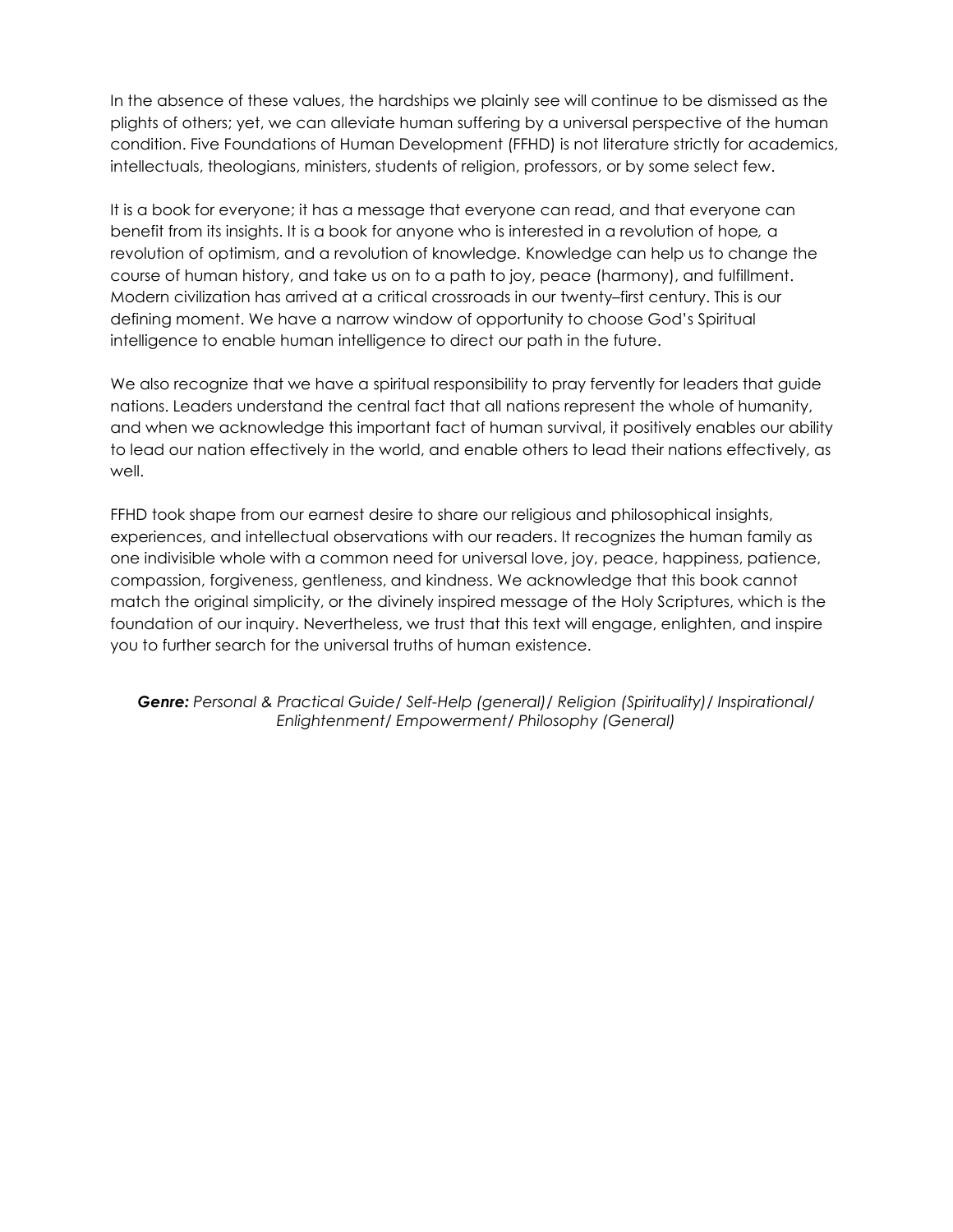### SYNOPSIS

#### Foundation 4: Intellectual Foundation - 4.2. Education, pp. 391-394 Figure 33. Deflation in Labor Requirements versus Growth in World Population and Human Knowledge

Critical Mass depicts a hypothetical point at which an imbalance exists between leading developed nations' employable populations and a real unemployment index of 20%. See Definitions of graphic lines 1 through 7 in the text. (Foundation 4: Intellectual Foundation 4.2. Education).



Deflation in Labor Requirements versus Growth in World Population versus Growth in Human Knowledge; illustrates the dynamic nature of the expansion of knowledge fostered by education (see fig. 33). According to Price Pritchett (1998): "There has been more information produced in the last 30 years than during the previous 5,000."<sup>1</sup>

The G8 nations are the principal countries that lead with advanced education, and science and technology, as they grow exponentially. Developing countries follow with nominal growth, as underdeveloped nations experience negative growth. This negative growth is attributable in part to the lack of highly trained resources, lack of positive nationalism, lack of money, undemocratic governmental systems, and lack of education.

The great demands science and technology and the value and comfort it brings to our lives run parallel to unrestrained consumption and growth in science and technology. Mass manufacturing has become the domain of computer-controlled machines in the twenty-first century, as machines with artificial intelligence displace human labor with each passing decade. The greatness of modern science and technology can become the Achilles Heel of our postmodern era if not managed effectively.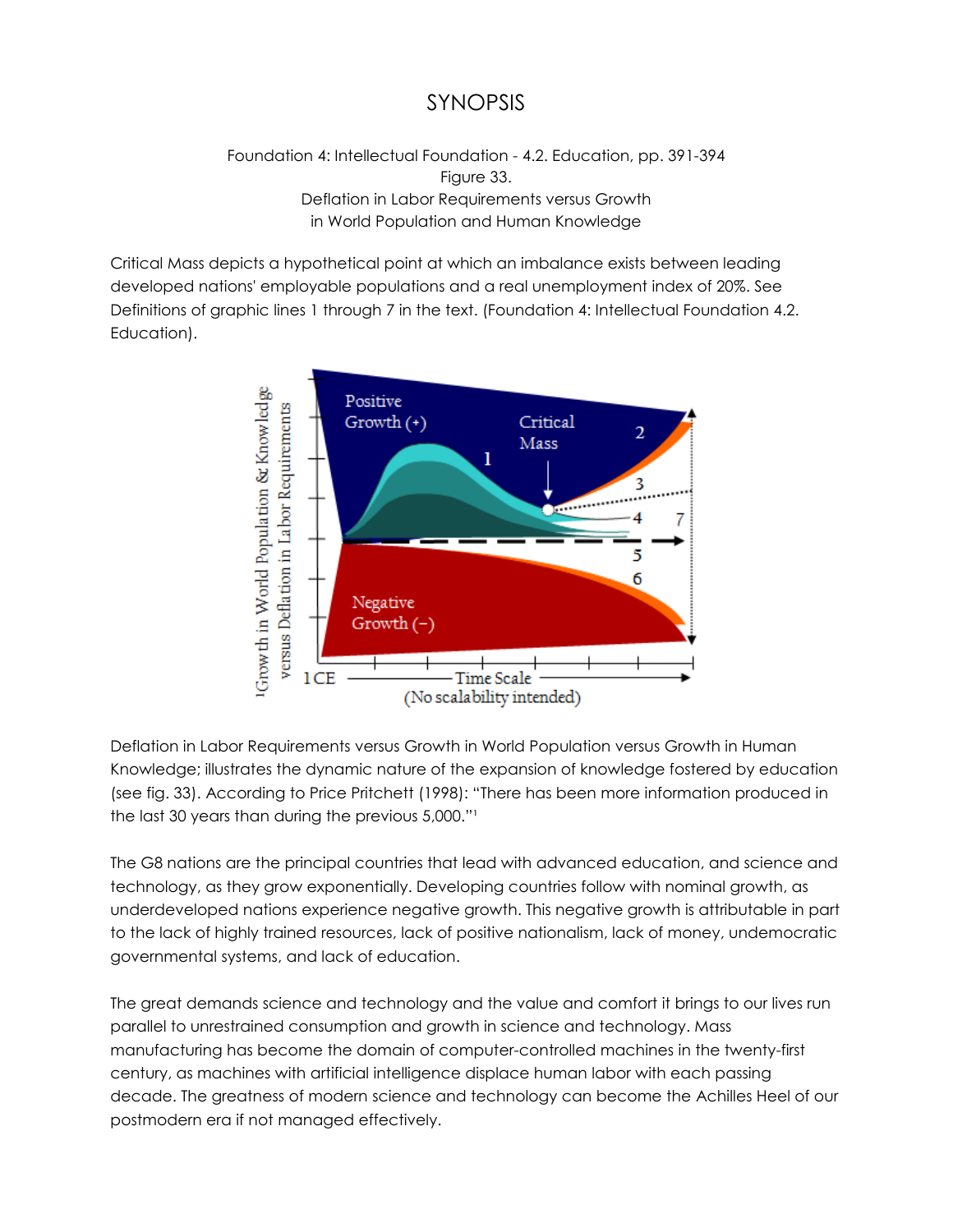With an expanding technical labor force through the availability of all levels of education, it is conceivable that labor supply will outstrip demand within the next several decades. A real index of twenty percent of unemployed versus deflation in labor requirements will begin to "tip the scale" of discontent for many highly qualified job seekers.

Statistics indicate that in every category of higher learning, the number of graduates is growing substantially. For instance, according to Statistics Canada's 2006 Census, under the heading, "Educational Portrait of Canada, 2006 Census," the number of university degrees has grown substantially since 2001.

Comparisons with the 2001 Census are only possible for the number of academic degrees attained. As such, the census enumerated 3,985,700 adults aged between twenty-five and sixtyfour who had a university degree in 2006, an increase of twenty-four percent from the 3,207,400 in 2001. On the other hand, the number of adults who did not have a university degree rose only two percent."2

Indicators are that there is a demand for more highly qualified job applicants than in past generations. These groups of qualified individuals pose a particular challenge to the job marketplace of the twenty-first century; since the number of employment opportunities, salary expectations, long-term employability, and job satisfaction may not be compatible with their expectations.

The word "jobless recovery" is a familiar concept that some policymakers echo in government and the private domain. According to Price Pritchett, Price L. Pritchett (1998), "In 1950, 73% of U.S. employees worked in production and manufacturing. Now less than fifteen percent do."3 Figure 33 is a composite graphic which depicts several variables represented on a horizontal and vertical scale showing growth and decline over time. Graphic lines one through seven briefly defines each variable.

### DEFINITION OF GRAPHICS LINE 1 THROUGH 7:

**Graphic Line 1:** Shows a bell curve that depicts the rise and decline in labor requirements over the centuries. This growth and decline in labor conditions are concurrent with the steady increase in world population, and the massive shift away from labor-intensive economies.

**Graphic Line 2:** This line is indicative of the exponential growth of the world's population. "The U.S. Census Bureau lists the population of the U.S. at 310,224,224 and of the world at 6,868,227,825, and the world's population in the year 2050 is projected to be 9,284,107,424. 23:09 UTC (EST+5) Sep 11, 2010."4

**Graphic Line 3:** Depicts parallel growth in knowledge among nations. Developed countries such as G8 and G20 nations establish the trajectory of "knowledge growth" through great expenditures in Research and Development (R&D) to foster innovation and creativity. These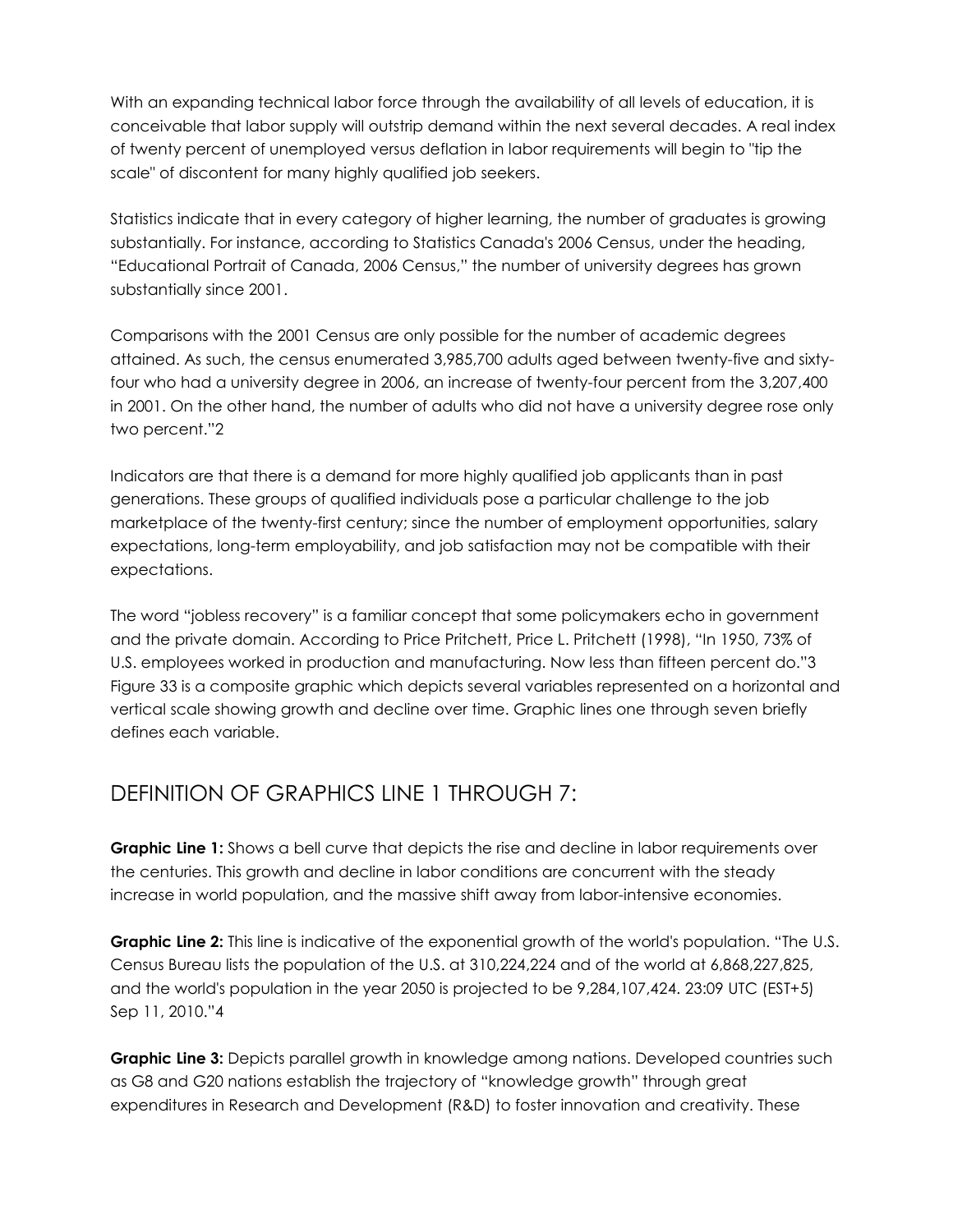countries benefit from the stability of democratic systems, advanced education, and large pools of technically qualified workers.

**Graphic Line 4:** Depicts linear growth in knowledge among developing nations. Developing nations are benefiting from globalization because they possess some level of the enabling technical infrastructure and computerization. The significant challenges to these nations are the development of a large pool of technically qualified workers and establishing the political stability to attract investment by developed nations.

**Graphic Line 5:** Depicts nominal growth in human knowledge about the passage of time. This type of growth reflects a stagnant economy in our modern era.

**Graphic Line 6:** Depicts a negative increase in knowledge among underdeveloped nations. Under-developed countries cannot effectively benefit from globalization because of lack of technical infrastructure. These nations include countries in areas such as sub-Saharan Africa. Underdeveloped countries need technical support, beginning with the development of their education infrastructure.

**Graphic Line 7:** Depicts gaps in knowledge among underdeveloped, developing, and developed nations. Many of the great moral thinkers of our times would postulate that the present and emerging international unrest in the world is attributable to the ever-widening gap between rich and emerging nations.

The recent collapse of the global economy (October 2008) is symptomatic of the critical challenges to developing nations as they struggle to recover, and are plunged deeper into debt. The call for the bailout of corporations and even countries speaks to global economic fears. Fears that the global economic tsunami that began with the most powerful nations, if not abated, will consume nations with weak economies.

Deployment of educational tools and augmenting our capacity to learn are the pathways to human knowledge, and they establish human progress. When nations deliver education equitably, it produces better societies. As well, it creates nations that have a balanced growth of knowledge in all of the critical areas of human development.

Education also involves the learning of family heritage and national history. Knowing these things promotes a sense of self and self-worth. Likewise, learning about others' country, race, culture, history, and religion provides a knowledge platform upon which to build lasting and peaceful relationships. Conversely, a lack of knowledge can lead to fear, apprehension, and misplaced trust, which fuel conflict among individuals and nations.

National and international conflict witnessed among races, cultures, and religions in the nineteenth, twentieth, and twenty-first centuries provide evidence to support this assumption. A new educational perspective through a wholesome education can bring about solutions to our present challenges.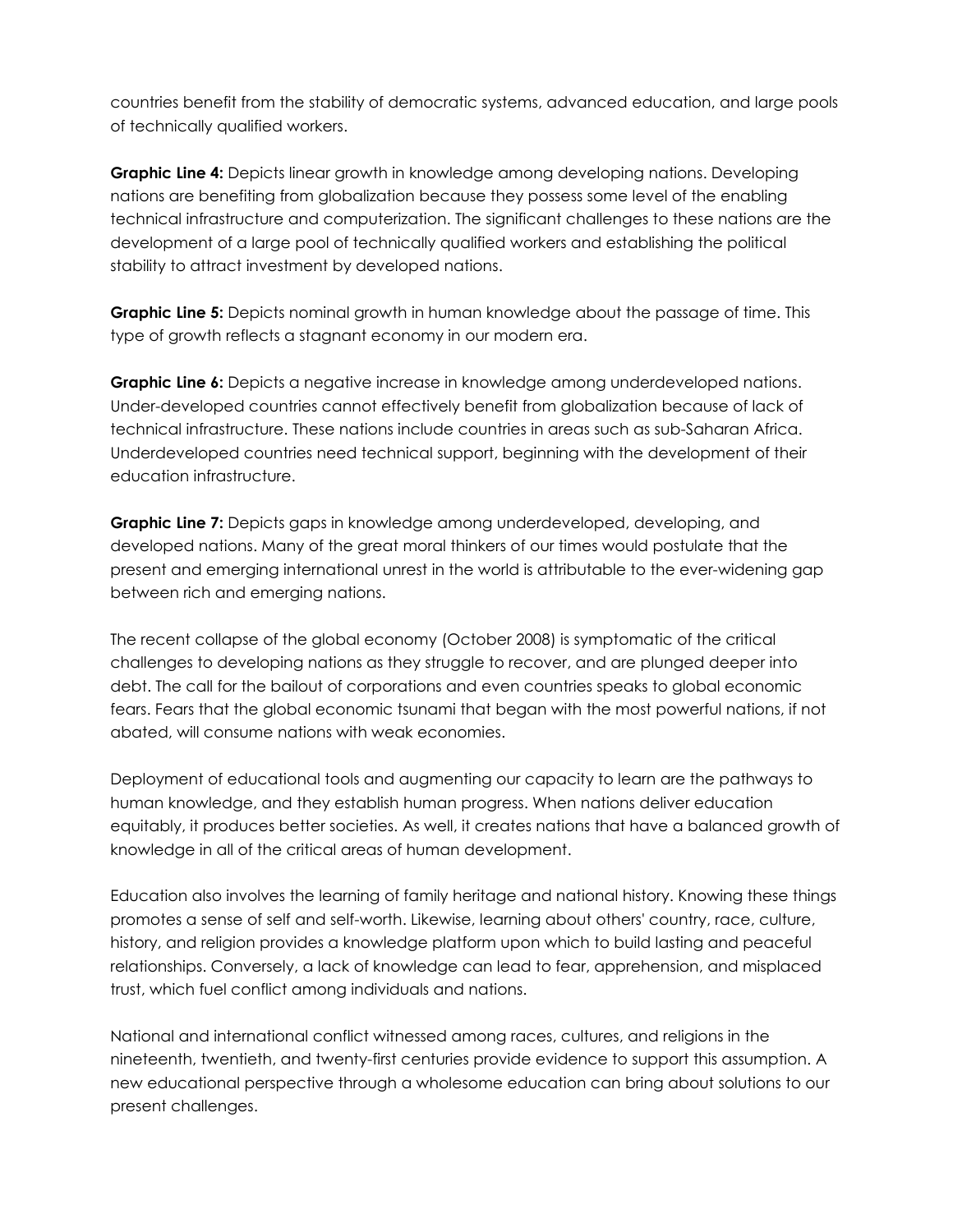- 1. Price Pritchett (1998), New Work Habits for a Radically Changing World 13 Ground Rules for Job Success in the Information Age - 3rd Edition, (Dallas, Texas: PRITCHETT, LP), p. Introduction. All rights are reserved. Used with permission of PRITCHETT, LP. Tel: 800-992-5922.
- 2. Statistics Canada "2006 Census: Educational Portrait of Canada, 2006 Census" http://www12.statcan.ca/census-recensement/2006/as-sa/97-560/p5-eng.cfm. Date Modified: 2009-11-20.

\_\_\_\_\_\_\_\_\_\_\_\_\_\_\_\_\_\_\_\_\_\_\_\_\_\_\_\_\_\_\_\_\_\_\_\_\_\_\_\_\_\_\_

- 3. Price Pritchett (1998), New Work Habits for a Radically Changing World 13 Ground Rules for Job Success in the Information Age - 3rd Edition, (Dallas, Texas: PRITCHETT, LP), p. Introduction. All rights are reserved. Used with permission of PRITCHETT, LP. Tel: 800-992-5922.
- 4. Source: U.S. Census Bureau, Population Division International Data Base (IDB) http://www.census.gov/ipc/www/idb/worldpopinfo.php. Page Modified: March 19, 2010. Extraction Date: May 03, 2010.
- *(Excerpt, taken from* Five Foundations of Human Development (FFHD) Foundation 4: Intellectual Foundation - 4.2. Education, pp. 391-394. *© 2011 Errol A. Gibbs and Philip A. Grey. All rights reserved).*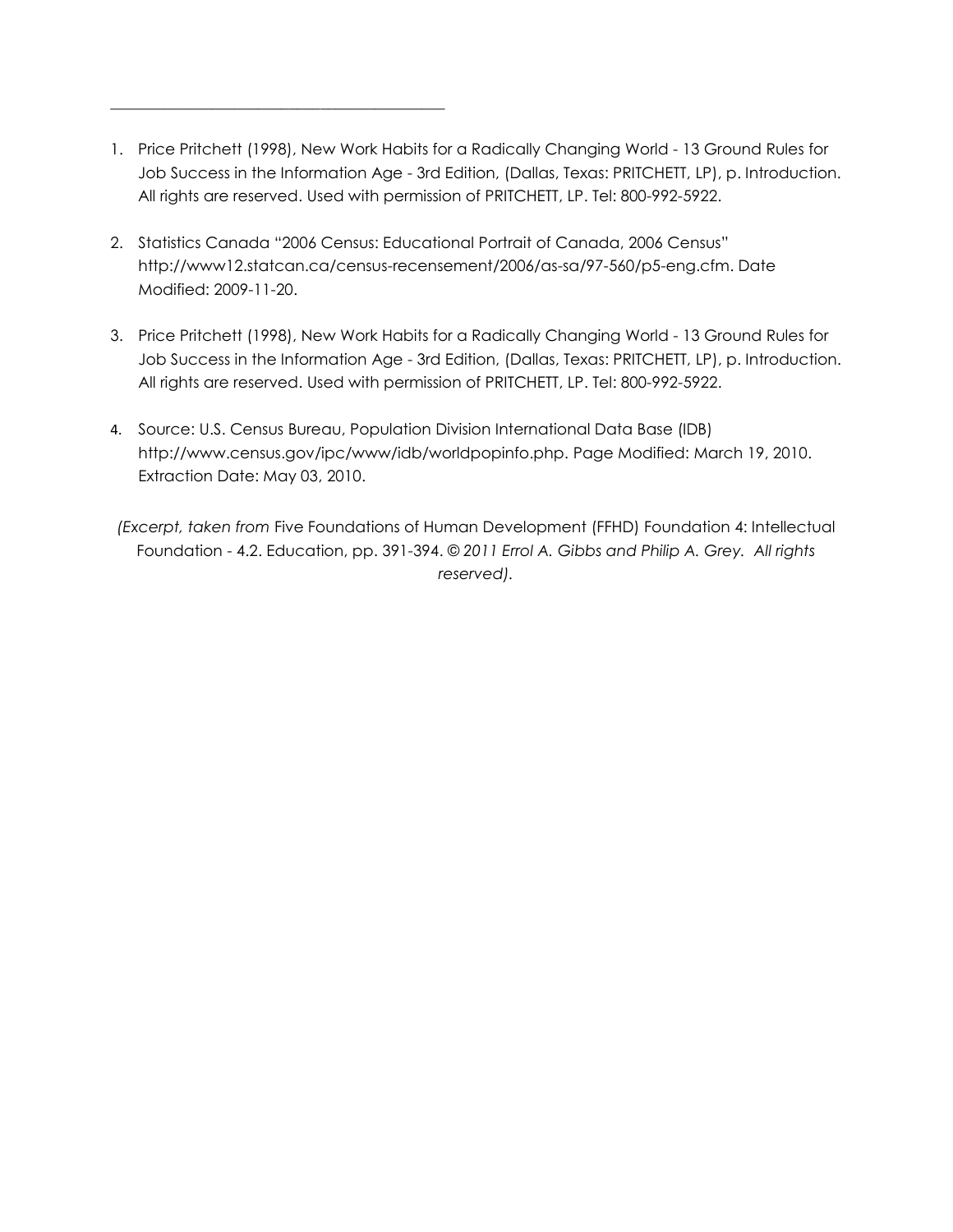### CHARACTERISTICS (FFHD UNIQUENESS)

Approx. 600 pages

Approx. 1200 Scriptural (Biblical) Quotations and References taken from:

New International Version (NIV)

King James Version (KJV)

New King James Version (NKJV)

5 Preeminent Foundations

5 Foundations of Human Development (FFHD)

102 In-text Citations and Footnotes

36 Original Tabular Listings (Approximately 500 entries)

45 Illustrations (37 Original Graphics and 8 Statistical Tables)

Approx. 260 Cross References of 37 Figures (Graphics) and 8 Statistical Tables

Approx. 100 Reference Books (Authors' Bibliography)

Approx. 500 Words Research Index

Authors' Biographies

7 Professional Endorsements

#### FIVE PREMINENT FOUNDATIONS SAMPLE OF SUB-CHAPTER HEADINGS

Knowing the God of the Holy Bible

The Holy Spirit

The Search for God

Fifteen Old and New Testament Promises

The Twenty-first Century Church

The Church of Centuries Past

New Mission Critical Direction (NMCD)

Challenge of being a Christian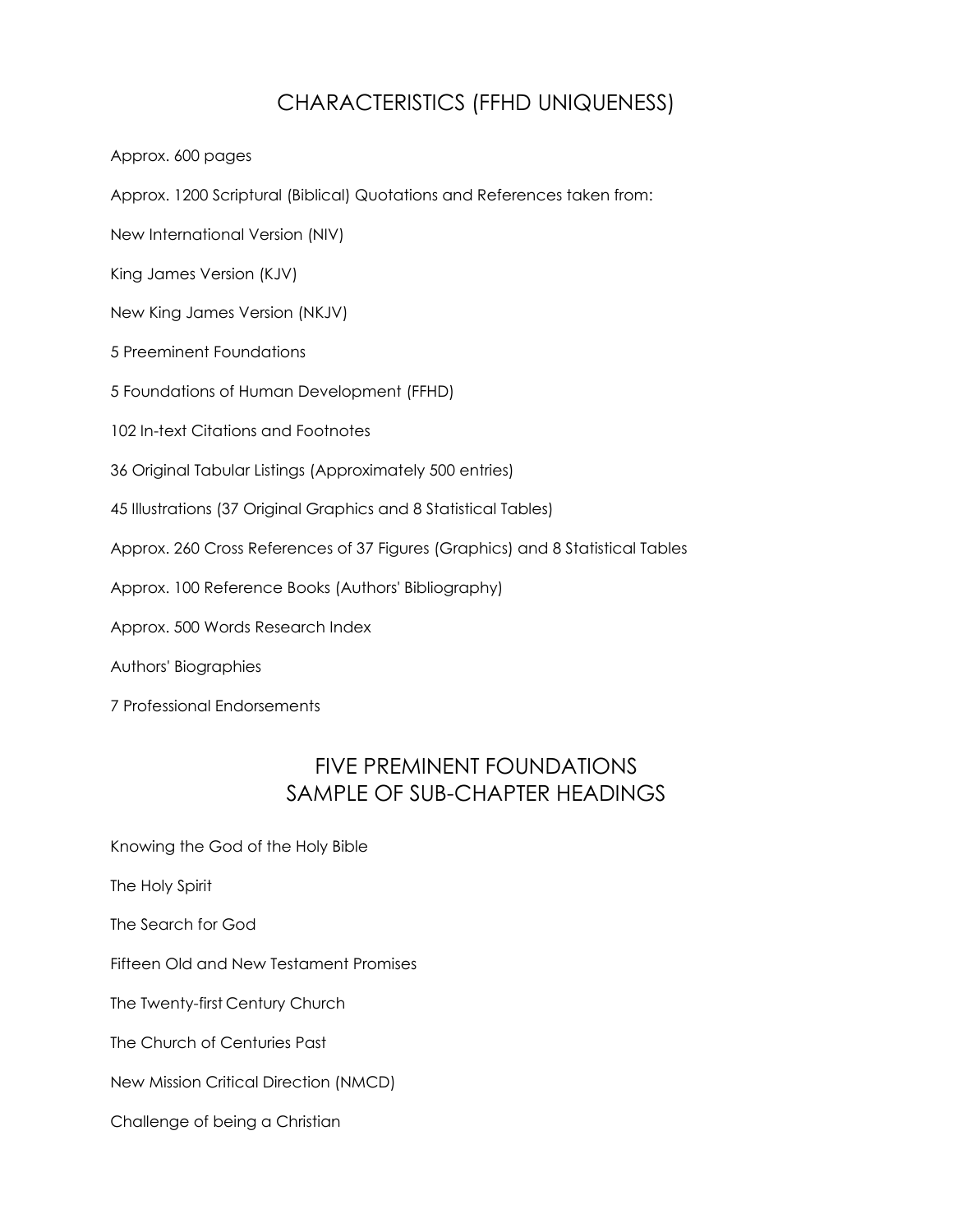Spiritual and Natural Relationships Christian Conversion (Transformation) Christianity versus Religion Underpinnings of Religions The Practice of Modern Christianity Religion and Religious Tolerance

### FIVE FOUNDATIONS OF HUMAN DEVELOPMENT (FFHD) SAMPLE OF SUB-CHAPTER HEADINGS

Limitation of Natural Love

The Imperatives of God's Love

In Search of Hope

Hope through Personal Responsibility

The Roots and Trajectory of Poverty

The Economics of Slavery Past

Global Disaster Mitigation Perspective

Retaliation versus Religion

Disarmaments in Perspective

Challenge of Humility (Servant-Hood)

The Impatient Generation

Limits to Human Authority

Spiritual Enlightenment (Revelation)

Moral Enlightenment (Revelation)

Educational Enlightenment (Revelation)

Employee Enlightenment (Revelation)

Parenting Perspective of Responsibility

The Child in Society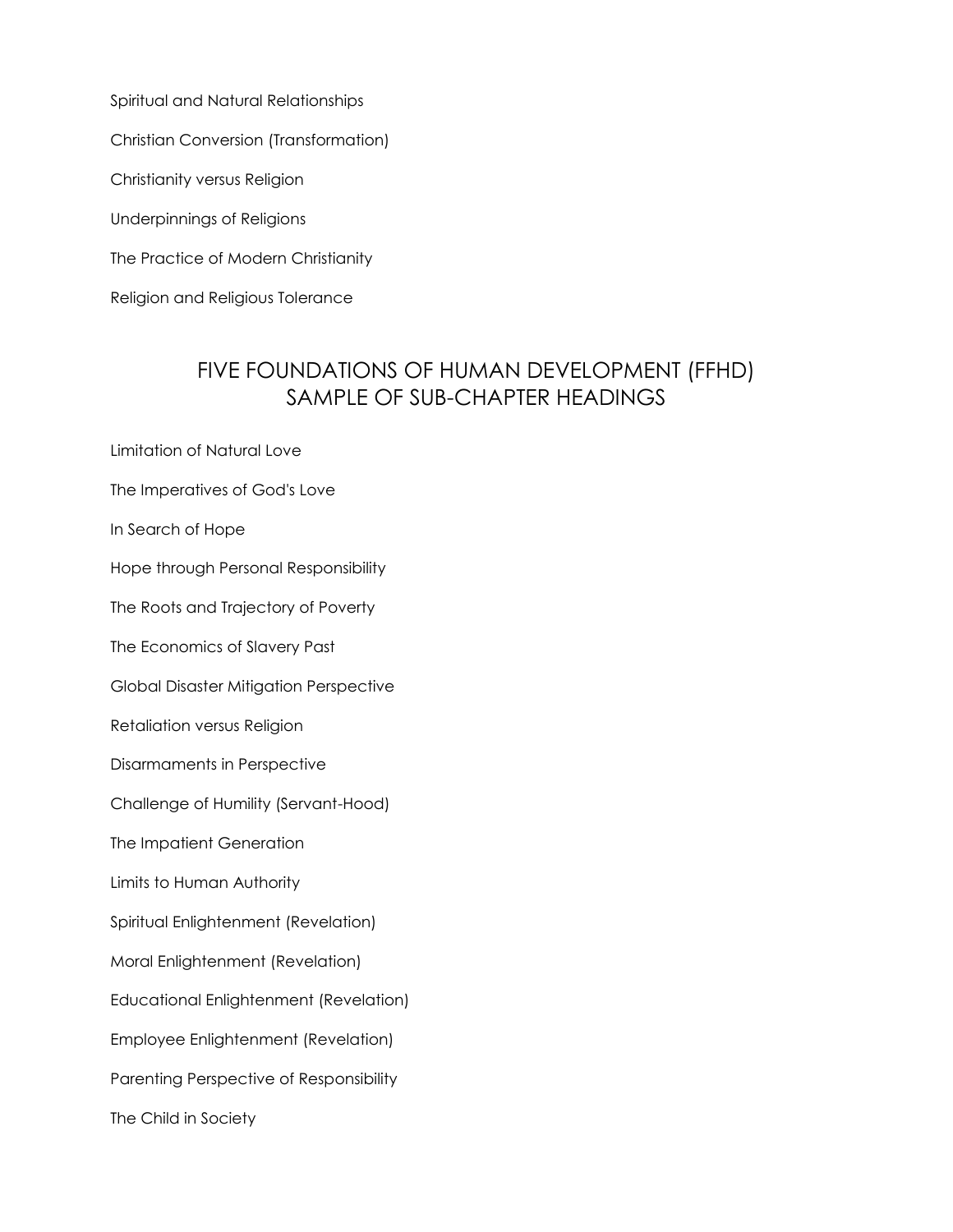Understanding Youth in Society Marriage Relationships in Society Conflict of Differences Self-Esteem and Role Models Spiritual Intelligence versus Human Intelligence New Frontiers of Leadership Engaging the Wisdom of Our Elders Wholesome Education Foundation (WEF) Education and Material Progress Gross Social Progress (GSP) Gross Social Product (GSP) Measures Education for the Global Village Deflation of Labor versus World population The Searching Generations Education and Human Knowledge Perspective of the Ancient Prophets Human Intellectual Capacity Understanding Human Suffering

# FIVE FOUNDATIONS OF HUMAN DEVELOPMENT (FFHD) SAMPLE OF TABULAR LISTINGS

Fifteen Knowledge Areas for those who seek Biblical Knowledge Fifteen Human Relationship Barriers we must Strive Daily to Overcome Fifteen Typical Global Village Challenges We Must Strive Daily to Overcome Fifteen Leadership Challenges that call for a new Paragon of Leadership Ten Institutions in which Leadership Must be Figured Prominently Twenty Benefits of Selflessness to Inspire Individuals and Nations Twenty Aspects of God's Righteousness that Enlightens and Liberates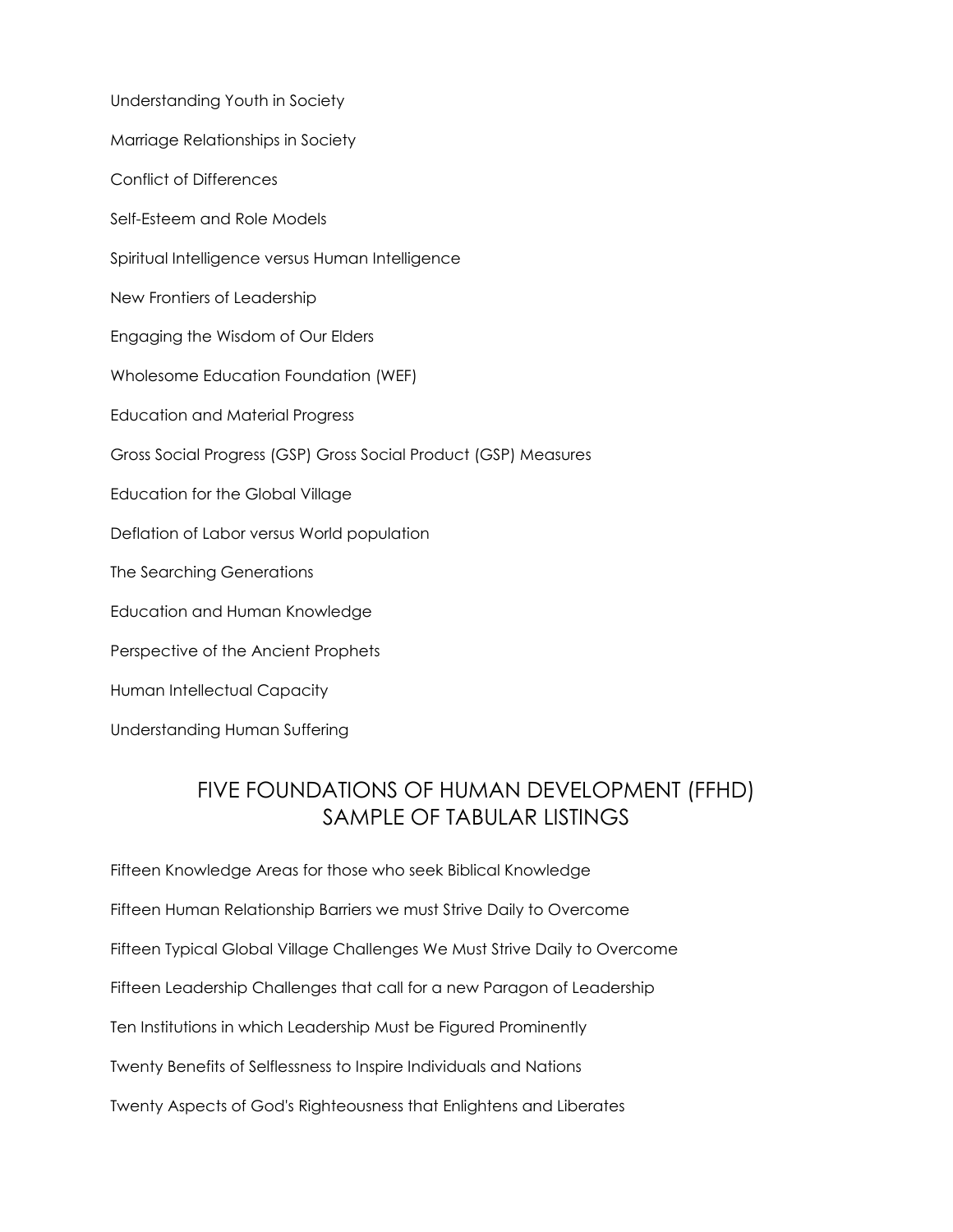Twenty Principles of Moral Enlightenment that Enable both Leaders and Followers Twenty Principles of Human Goodness that Illuminate a Path to God Ten Positive Outcomes of Educational Enlightenment Ten Positive Outcomes of Employee Enlightenment Ten Positive Outcomes of Employer Enlightenment Fifteen Relationship Types that are Distinctly Differentiated Twenty Principles for Childhood Development Twenty Points for Dialogue and Building Marriage Relationships Ten Action Oriented Principles for Building Family Relationships Ten Conditions which Nurture Racism all of which we can Overcome Fifteen Common Attributes of our Biblically based Human Heritage Twenty Common Attributes that all Human Beings Display at some level Seven Principal Factors that Precipitated the End of Black Slavery Twenty Family and Society Bonds to Strive to Maintain Daily Fifteen National Strategies to Elevate Self-Esteem in Children and Adults Twenty Empirical Measures for Determining GSP Statistical Trends Twenty Unfathomable Enquiries for Contemplation in the Twenty-first Century Twenty Conditions that we Must Strive Daily to Positively Alter Twenty Nationalism Practices that Generate Positive Outcomes Seven Major Healthcare Criteria for Determining Human Health Fifteen Health Care Knowledge Areas for Graduating Students Fifteen Collaborative Entities for a Global Conference on Human Health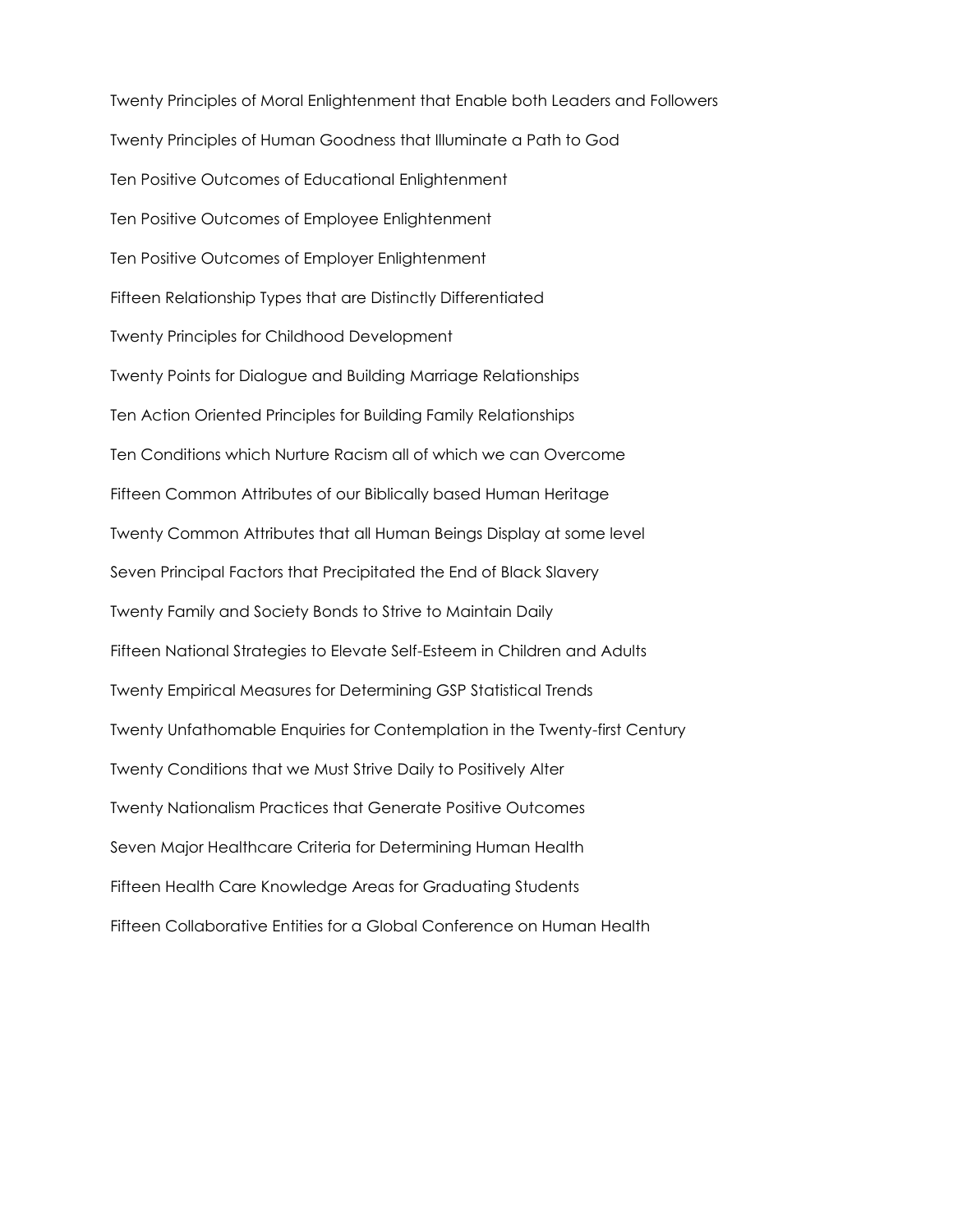#### KEY WORDS

artificial intelligence: critical mass survival of humanity; new millennium; materially driven life; spiritual purpose; table of civilization; monotheistic; monotheistic faiths; supreme authority; universal God; material knowledge; Industrial Revolution; exponential growth; religious intolerance; world economy; wealth accumulation; human authority; modern civilization; first imperatives; human existence; materialism; humanity; economic equity; Spiritual intelligence; human intelligence; intellectual observations; universal truths; human existence; intellectual progress; philosophical perspectives; unrestrained consumption: human development; modern era; knowledge; wisdom; understanding, twenty-first century; threaten the survival; human species; religious traditions; compelling; intellectual; Spiritual intelligence; intrinsic links; common *moral code;* wholesome education; modern era; human capital; betterment of humanity; human development.

#### KEY PHRASES

aggregate desire, aggregate knowledge, attitude of impatience, biblical perspectives, body of believers, blue print of hope, capable guide, human intelligence, material progress, revolution of knowledge, capitalism and socialism, critical juncture, globalization; cultural diversity, cultural synthesis, five foundations, diminishing returns, educational enlightenment, emotional cost, embryonic stage, empirical measure, equilibrium, evolutionary stages, fatalistic attitude, first imperative, fleeting illusion, geography of birth, global inclusiveness, global village, healthcare intelligence, household of faith, immutable law, intelligent species, intrinsic links, intellectual progress, human knowledge; intellectual capital, intellectual starvation, irreversible commitment, perilous times, power of dialogue, principles of universality, religious tolerance, religious intolerance, spiritual intelligence, temporary custodianship, lives of fulfillment, ecumenical unity, critical juncture, unfathomable knowledge, leadership intelligence, five preeminent foundations, weapons of mass destruction, wholesome relationship, worrisome legacy, universal pyramid, capable guidance, spiritually bankrupt.

#### KEY PHRASES CAPATILIZED:

Arnold Toynbee, Andrew Murray, Albert Einstein, Age of Reason, Age of Enlightenment, Alexander Graham Bell, Author of Creation, Author of Life, Big-Bang, New Testament, Board of Education (BOE), Holy Scripture, Genocide Factor, Saint Constantine, Canadian Cancer Society, Canadian Diabetes Association (CDA), Centers of Excellence, Capitalism and Slavery, C. S. Lewis, Mahatma Gandhi, Christian Martyrs, Evangelical Christians, Christian Scientists, Jehovahjireh, Jehovah-nissi, Jehovah-rophe, Jehovah-shallom, Jehovah-shammah, Middle Ages, Doomsday Clock, Christian Martyrs, Corretta Scott King, Pareto's Principle, Great Commission, Emancipation Proclamation, English Evangelicals, Gross Social Progress (GSP), Keepers of Compassion, Martin Luther King Jr., Mount Sinai, National Cancer Society of Canada, Notre-Dame de Paris, Old Covenant, Old Testament, Industrial Revolution, Roman Empire, Save Our World (SOW), Statistics Canada (Statistique Canada), Sub-Saharan Africa, Theodore Roosevelt, The New Courier, Will Durant, World Health Organization (WHO), United Nations (UN), Surgeon